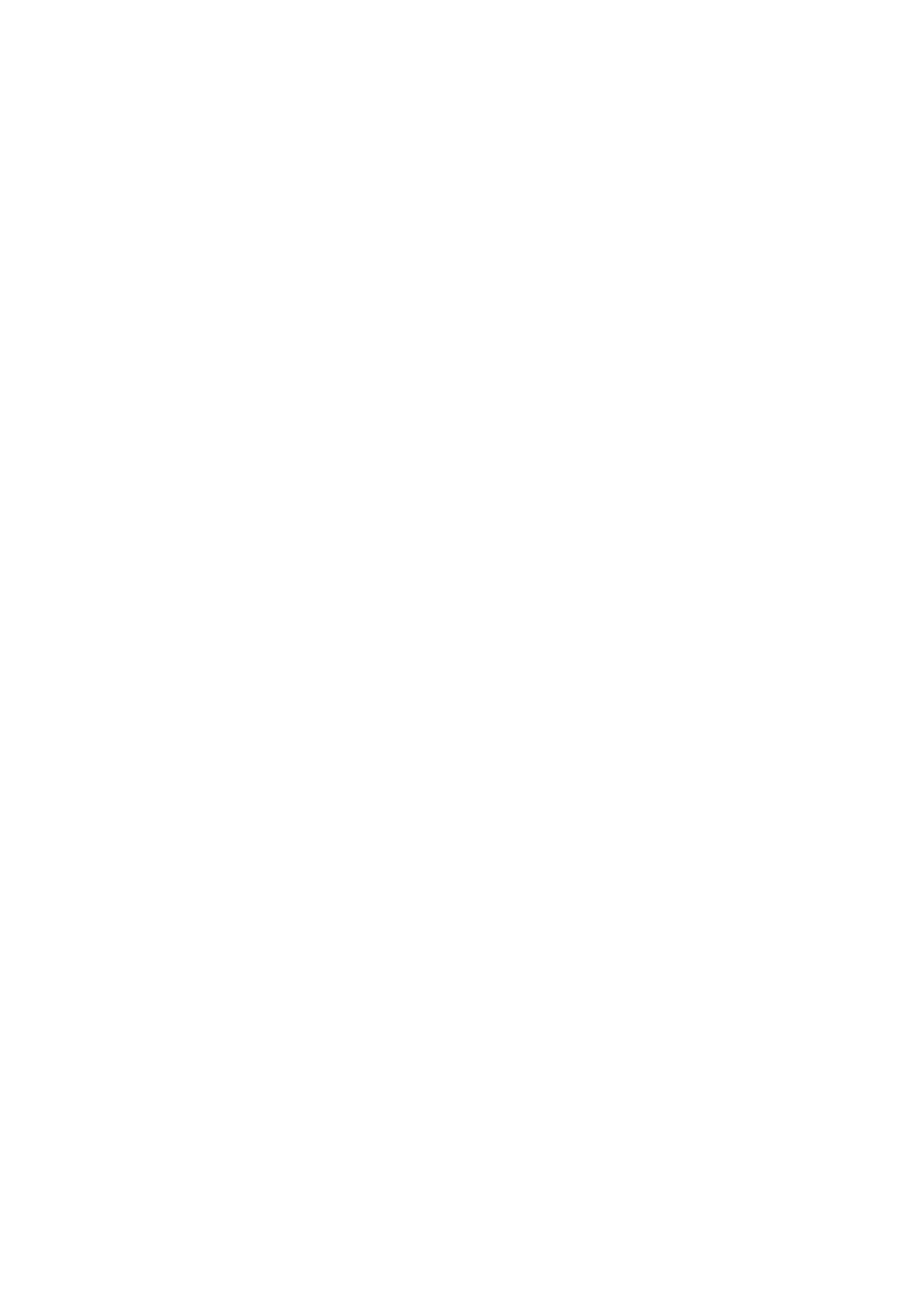## **1. The application**

On 20 June 2002 the Australian Competition and Consumer Commission (the Commission) received an application from the Victorian Energy Networks Corporation (VENCorp) for amendment of its Access Arrangement for the Principal Transmission System (PTS). The application was submitted under the National Third Party Access Code for Natural Gas Pipeline Systems as it applies in Victoria (National Access Code).<sup>1</sup>

The application for minor variation relates to proposed amendments to the MSOR (proposed rule changes). The proposed rule changes are designed to establish a clear mechanism and process under which VENCorp may recover its costs incurred in the implementation and operation of full retail contestability (FRC)<sup>2</sup> in the Victorian gas market, as provided for under section 69 of the Victorian Gas Industry Act 2001 (the GIA). These proposed rule changes appear in Annexure 1 to this determination and are outlined below.

- Clause 3.6.5 of the MSOR is amended to include sub-clause (b)(10), to provide authority for VENCorp to collect payments in accordance with the Retail Gas Market Rules.
- Clause 3.6.18 of the MSOR is amended to include sub-clause (d), which provides that any disputes arising in relation to payments determined under the Retail Gas Market Rules shall be determined under the dispute provisions of the Retail Gas Market Rules. Sub-clauses (a) and (b) have been amended to reflect clause 3.6.18 (d).
- Clause 3.6.21 of the MSOR is amended to include the Retail Gas Market Rules in sub-clause (b)(3), so that where a default event has occurred in relation to a Market Participant, VENCorp may make a claim upon any credit support held in respect of a Market Participant for any amount of money owed by that Market Participant to VENCorp pursuant to the Retail Gas Market Rules.
- Clause 3.7.1 of the MSOR is amended to extend the purpose of the prudential requirements to ensuring that Market Participants meet their obligations to make payments under the Retail Gas Market Rules.
- Clause 3.7.9 (c) of the MSOR is amended to include sub-clause  $(3)$ , so that in calculating VENCorp's estimated exposure to a Market Participant under clause 3.7.9 (a), VENCorp must now also take into account amounts that VENCorp is entitled to recover from that Market Participant under the Retail Gas Market Rules.

## **2. Background**

The Access Arrangement for the PTS by VENCorp was approved by the Commission under section 2.19 of the Victorian Third Party Access Code for Natural Gas Pipeline Systems (the Victorian Access Code) on 16 December 1998.

Clause 5.1.2 of the Access Arrangement provides that:

'in the event that the MSOR becomes subject to an exemption under section 51(1) of the Trade Practices Act, any amendment to, or supplementation or replacement of, the MSOR will, to the extent to which the MSOR are part of this Access Arrangement, constitute a change for the purposes of the Code and will not be effective to change this Access Arrangement unless and until the procedure in section 2 of the Code.

 $\mathbf{1}$ <sup>1</sup> The National Access Code came into force in Victoria on 1 July 1999 with the coming into force of the *Gas Pipelines Access (Victoria) Act* 1998. Section 25 of that Act repeals Part 4B of the *Gas Industry Act* 1994 pursuant to which the Victorian Third Party Access Code for Natural Gas Pipeline Systems (Victorian Access Code) was established. However, certain provisions of the Victorian Access Code continue to apply, such as section 2.33, which is discussed below.<br><sup>2</sup> Eull rateil contacts bility will commance

Full retail contestability will commence on the 1 October 2002 in Victoria.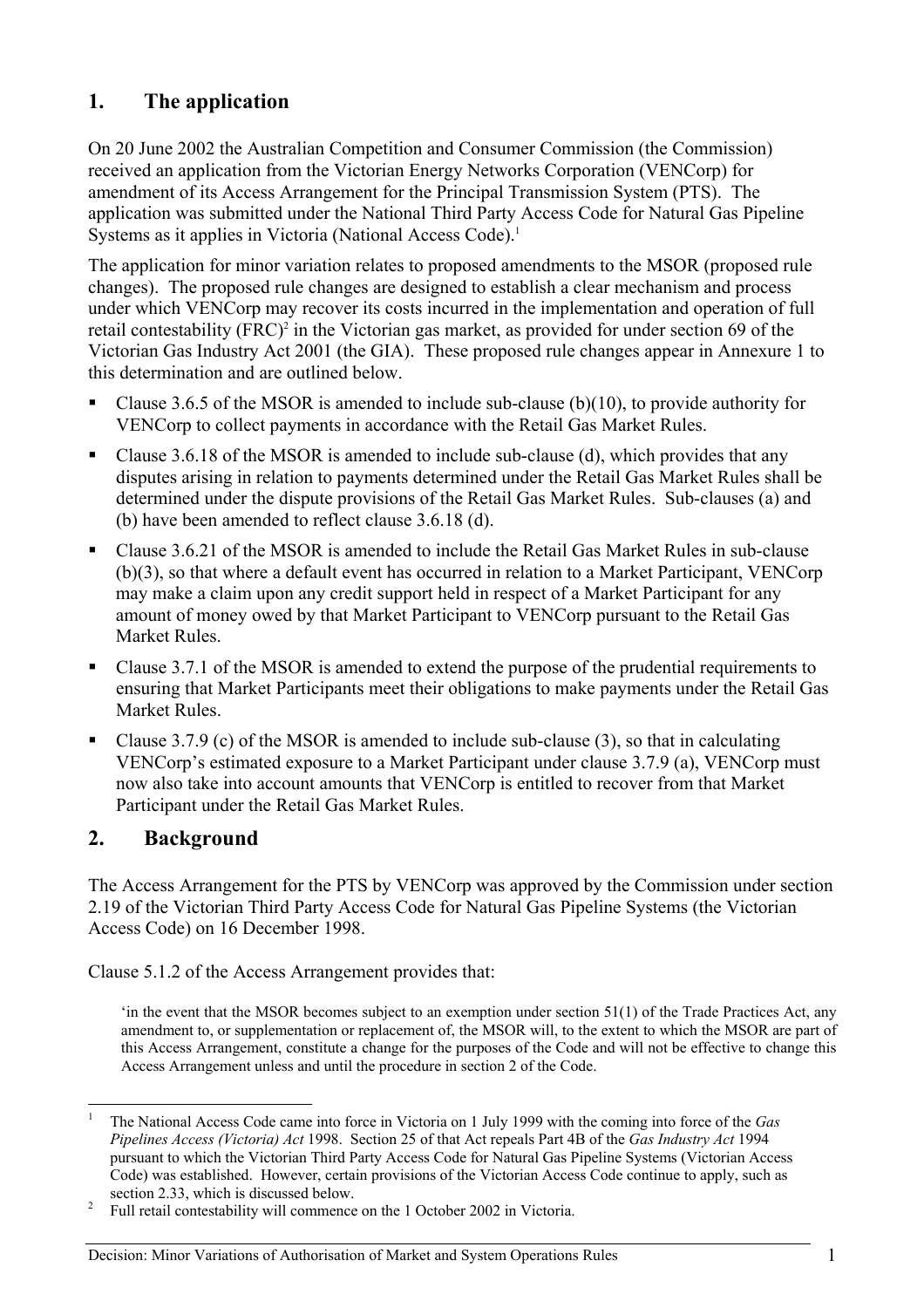On 21 November 1998, the *Gas Industry Act* 1994 (Vic) was amended by the insertion of section 62PA which statutorily authorises the making of the MSOR (including any amendment to the MSOR) and things done or conduct engaged in by VENCorp, participants or market participants pursuant thereto. Section 62PA came into force on 2 December 1998. The MSOR are subject to an exemption under section 51(1) of the *Trade Practices Act* 1974 (Cth). The proposed changes to the MSOR concern rules that are part of the Access Arrangement. For these reasons, the proposed rule changes constitute proposed revisions to the Access Arrangement.

## **3. Procedure for assessing proposed revisions**

VENCorp lodged its application for amendment pursuant to section 2.33 of the Victorian Access Code.<sup>3</sup> Section 2.33 of the Victorian Access Code allows the Commission to approve proposed revisions to the Access Arrangement without requiring production of Access Arrangement information or public consultation if:

- (a) the revisions have been proposed by the Service Provider other than as required by the Access Arrangement; and
- (b) the Relevant Regulator considers that the revisions proposed are not material.

VENCorp argued that these proposed revisions (as constituted by the proposed rule changes) do not impact on the Access Arrangement in any material respect.

In the course of its public consultation relating to an application by VENCorp for minor variation of the authorisation of the MSOR, the Commission sought the views of interested parties on whether the proposed rule changes are material to the Access Arrangement (insofar as they constitute proposed revisions).

One submission was received on the proposed rule changes, from Energex. Energex states that the changes sought by VENCorp are appropriate and that Energex supports VENCorp's position in this matter.

The proposed rule changes were unanimously endorsed by the Gas Market Consultative Committee (GMCC) and were approved by the VENCorp Board at its meetings on 17 June 2002.

The Commission accepted the view that the proposed revisions are not material to the VENCorp Access Arrangement and decided to dispense with the requirement to produce Access Arrangement Information and the consultation process outlined in section 2 of the National Access Code.4

## **4. Criteria for assessing proposed revisions**

 $\overline{a}$ 

Section 2.46 of the National Access Code provides that the Commission may approve proposed revisions to an Access Arrangement only if it is satisfied the Access Arrangement as revised would

Decision: Minor Variations of Authorisation of Market and System Operations Rules 2

<sup>3</sup> Section 24A(3) of the *Gas Pipelines Access (Victoria) Act 1998* provides that section 2.33 of the Victorian Access Code continues to apply in respect of an access arrangement in force before the repeal of Part 4B of the *Gas Industry Act 1994* until the first review of the access arrangement under section 2 of the National Access Code (31) March 2002, clause 5.8.1 of the Access Arrangement). The VENCorp Access Arrangement was in force prior to the repeal of Part 4B of the *Gas Industry Act 1994* and hence VENCorp requested the Commission consider this application under section 2.33 of the Victorian Access Code.

<sup>4</sup> Section 2 of the National Access Code prescribes a more comprehensive public consultation process than that undertaken by the Commission in the course of its assessment of the application by VENCorp for minor variation of the authorisation of the MSOR.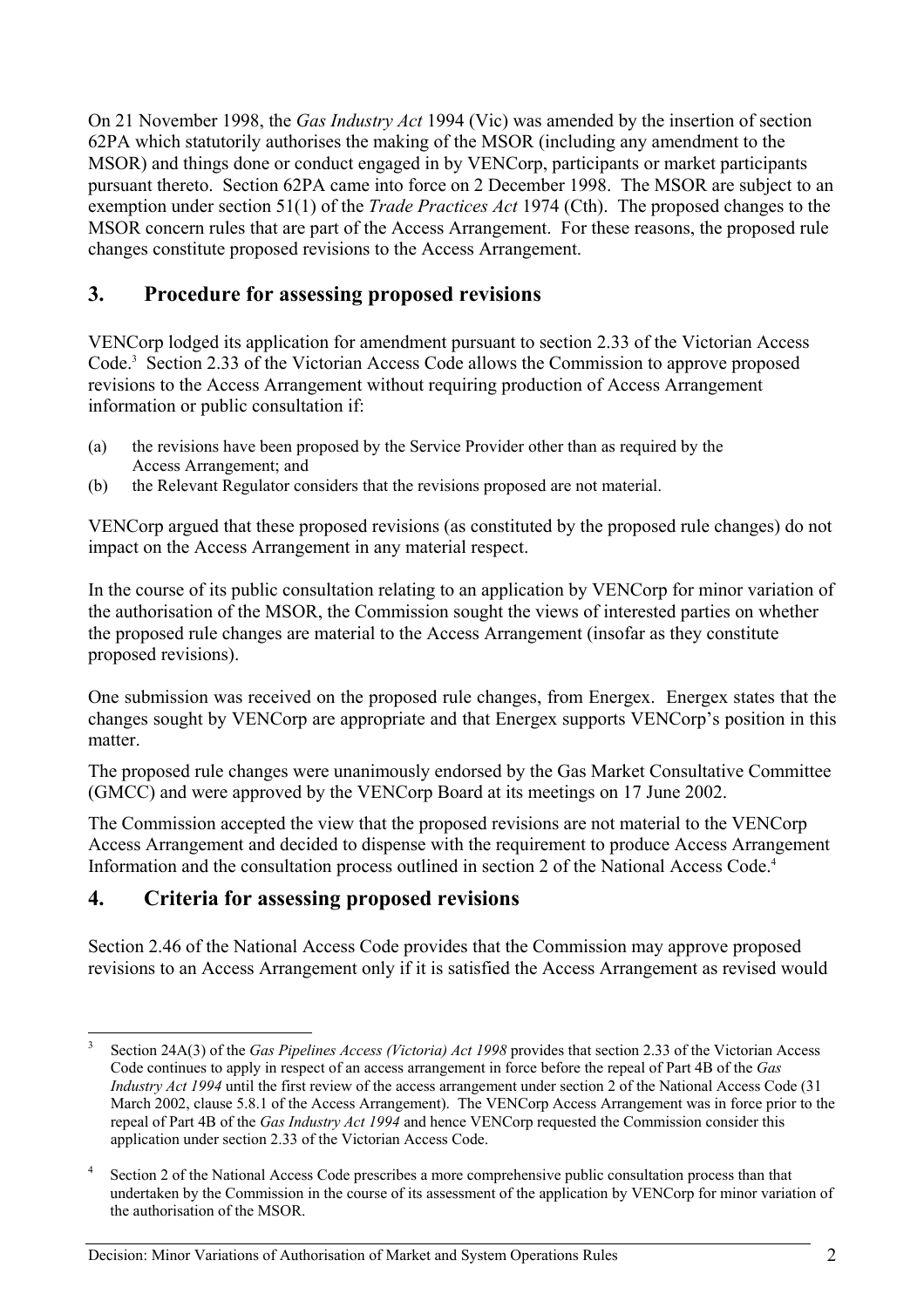contain the elements and satisfy the principles in sections 3.1 to 3.20 of the Code. In assessing proposed revisions, the Commission must take into account:

- the factors described in section 2.24 of the Code; and
- the provisions of the Access Arrangement.

## **4.1 Requirements of section 2.24**

Section 2.24 requires that the Access Arrangement contains the elements and satisfies the principles set out in sections 3.1 to 3.22. These sections set out the elements that an Access Arrangement must include as a minimum – namely a services policy, Reference Tariffs, terms and conditions, a capacity management policy, a trading policy, a queuing policy, an extensions/expansions policy and a review date.

Section 2.24 also requires that the Commission take into account:

- (a) the legitimate business interests of the Service Provider;
- (b) firm and binding contractual obligations of the Service Provider or other persons (or both) already using the Covered Pipeline;
- (c) the operational and technical requirements necessary for the safe and reliable operation of the Covered Pipeline;
- (d) the economically efficient operation of the Covered Pipeline;
- (e) the public interest, including the public interest in having competition in markets (whether or not in Australia);
- (f) the interests of Users and Prospective Users; and
- (g) any other matters that the Relevant Regulator thinks are relevant.

The Commission considers that these proposed revisions in question do not remove any of the elements of the VENCorp Access Arrangement that was approved under section 2.19 of the Code on 16 December 1998. Moreover, the Commission considers that the proposed revisions do not affect the substance of the Access Arrangement in such a way that takes it outside the principles set out in sections 3.1 to 3.22.

The Commission has taken the matters set out in section 2.24 into account and considers that the proposed revisions do not impact on the Access Arrangement in such a way that the Commission should no longer consider that the Access Arrangement contains the elements and satisfies the principles set out in sections 3.1 to 3.20 of the National Access Code.

### **4.2 The provisions of the Access Arrangement**

The minimal effect of the proposed revisions on the substance of the Access Arrangement means that the provisions of the Access Arrangement do not require any redrafting.

## **5. Decision**

The Commission has taken into account the factors described in section 2.24 of the National Access Code and the provisions of the Access Arrangement, and is satisfied that the revised Access Arrangement contains the elements and satisfies the principles set out in sections 3.1 to 3.20 of the National Access Code.

Pursuant to section 2.46 of the National Access Code, the Commission approves the proposed revisions, which are the subject of this application.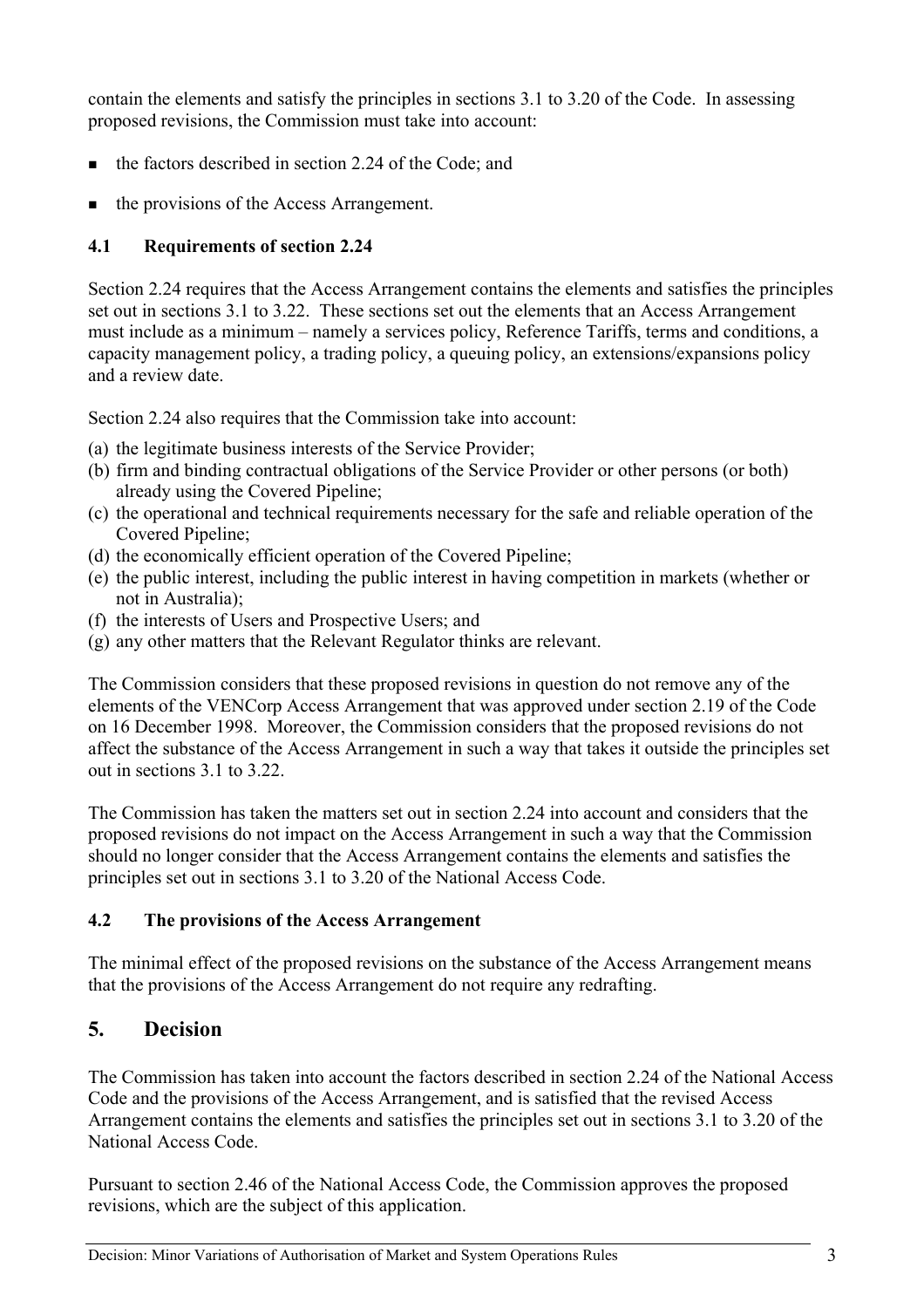## **Proposed MSO Rule Changes**

#### **3.6.5 Settlement amounts for billing periods**

- (a) *VENCorp* must determine the *settlement amount* for each *Market Participant* for each *billing period* in accordance. with clause 3.6.5(b)*.*
- (b) The *settlement amount* for a *Market Participant* for a *billing period* equals the sum of:
	- (1) the sum of that *Market Participant's trading amounts* for each *trading interval* in that *billing period*; plus
	- (2) that *Market Participant's positive reconciliation amount* (if any) in respect of any prior *billing period* determined in accordance with clause 3.5; less
	- (3) that *Market Participant's negative reconciliation amount* (if any) in respect of any prior *billing period* determined in accordance with clause 3.5; less
	- (4) the aggregate of:
		- (A) any *market fees* which that *Market Participant* is required to pay in respect of that *billing period* calculated in accordance with clause 2.6; and
		- (B) any *participant compensation fund* contribution which that *Market Participant*  is required to make in accordance with clause 3.3; and
		- (C) any amount which that *Market Participant* is required to pay to *VENCorp* in respect of compensation payments in accordance with clause 3.6.6; plus
	- (5) if *VENCorp* has completed its determination of *ancillary payments* and consequential associated *uplift payments* arising from a *trading interval*:
		- (A) the amount of any *ancillary payments* determined to be payable to that *Market Participant* in accordance with clause 3.6.7 in respect of that *trading interval*  and not previously taken into account in determining the *settlement amount* for a *billing period* in respect of that *Market Participant*, minus
		- (B) the amount of any *uplift payments* determined to be payable by that *Market Participant* in accordance with clause 3.6.8 in respect of that *trading interval*  and not previously taken into account in determining the *settlement amount* for a *billing period* in respect of that *Market Participant*; minus
	- (6) any other amounts payable by that *Market Participant* to *VENCorp* in respect of that *billing period*; plus
	- (7) any amount payable by *VENCorp* to that *Market Participant* in respect of any *linepack account* surplus in accordance with clause 3.6.12(c); minus
	- (8) any amount payable by that *Market Participant* to *VENCorp* in respect of any *linepack account* deficit in accordance with clause 3.6.12(b); plus
	- (9) (9) any other amount payable by *VENCorp* to that *Market Participant* in respect of that *billing period*; plus
	- (10) any amount payable by that *Market Participant* to *VENCorp* in accordance with the provisions of the *Retail Gas Market Rules*
- (c) The *settlement amount* determined by *VENCorp* pursuant to clause 3.6.5(b) for each *Market Participant* will be a positive or negative dollar amount.
- (d) Each component of the *settlement amount* determined by *VENCorp* pursuant to clause 3.6.5(b) for each *Market Participant* is subject to the application of *GST*, where applicable, under clause 3.8.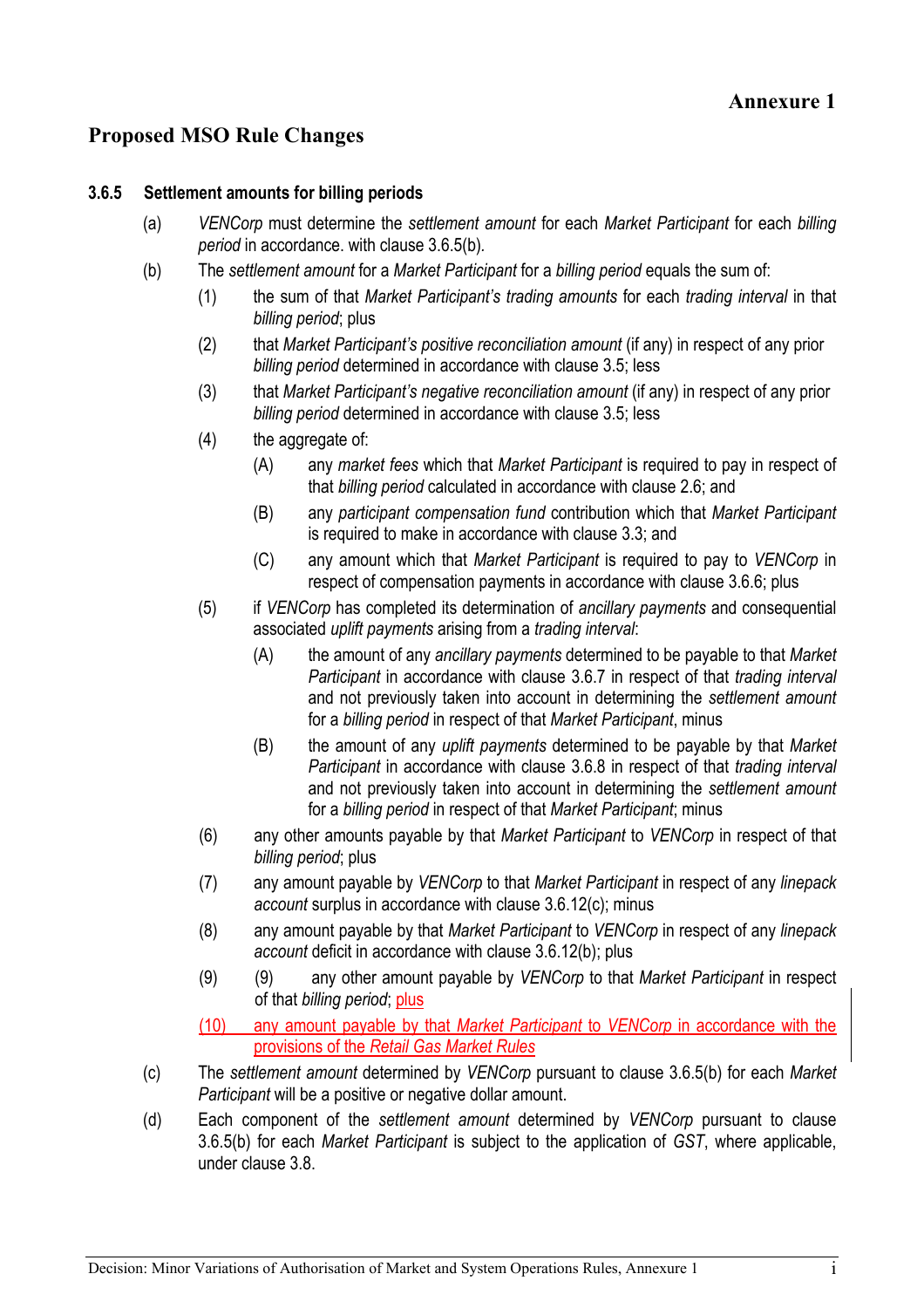### **3.6.18 Disputes**

- (a) Subject to clause 3.6.18(d), if a dispute arises between a *Market Participant* and *VENCorp* concerning either:
	- (1) the *settlement amount* stated in a preliminary statement provided under clause 3.6.14 to be payable by or to it; or
	- (2) the supporting data,

they must each use reasonable endeavours to resolve the dispute within fifteen *business days* after the end of the relevant *billing period.*

- (b) Subject to clause 3.6.18(d), disputes in respect of *final statements* or the supporting data provided with them in accordance with clause 3.6.15 must be raised within twelve months of the relevant *billing period.*
- (c) Disputes raised under this clause 3.6.18 must be resolved by agreement or pursuant to the dispute resolution procedures set out in clause 7.2.

(d) Disputes arising in relation to payments determined under the *Retail Gas Market Rules* shall not be determined under these Rules and must be determined under the dispute provisions of the *Retail Gas Market Rules.*

#### **3.6.21 Payment default procedure**

- (b) Where a *default event* has occurred in relation to a *Market Participant, VENCorp* may:
	- (1) issue a *default notice* which specifies:
		- (A) the nature of the alleged default; and
		- (B) if *VENCorp* considers that the default is capable of remedy, that the *Market Participant* must remedy the default within 24 hours of the issue of the *default notice*; and/or
	- (2) immediately issue a *suspension notice* in accordance with clause 3.7.7 if *VENCorp*  considers that the default is not capable of remedy and that failure to issue a *suspension notice* would be likely to expose other *Market Participants* to greater risk; and/or
	- (3) if it has not already done so, make a claim upon any *credit support* held in respect of the *Market Participant* for such amount as *VENCorp* determines represents the amount of any money actually or contingently owing by the *Market Participant* to *VENCorp* pursuant to these Rules and the *Retail Gas Market Rules*.